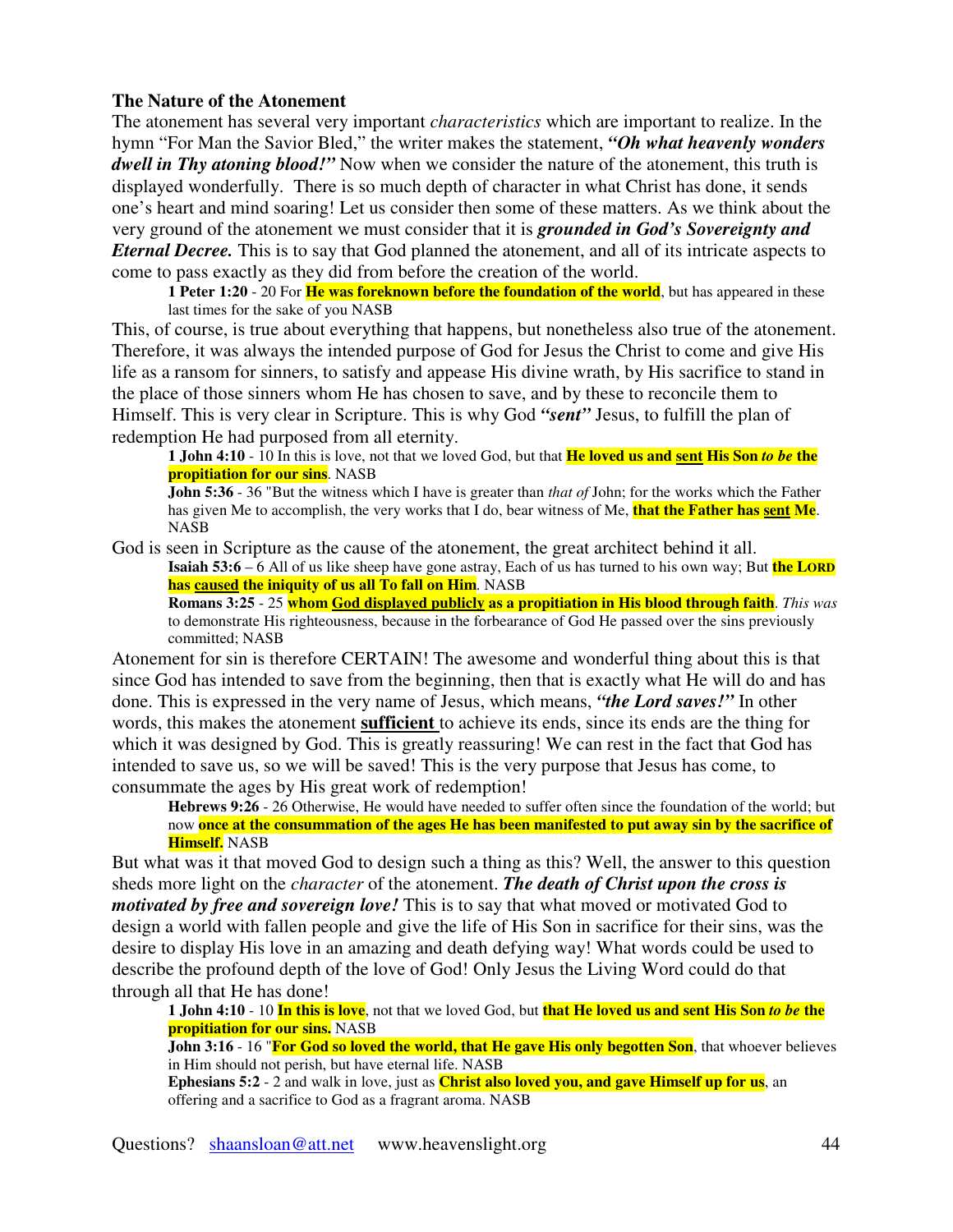God was not obligated to save us, but in fact purposed to save us *freely*. God did not owe mankind a debt, on the contrary, He is the one offended by the actions of people. Therefore, if He plans to save the offending rebels, He does it by His own sovereign and free prerogative! He does it because He is gracious and merciful! Therefore God's love is not constrained by anything except the perfect, free and sovereign pleasure of His will.

**Ephesians 1:4-6** - 4 just as **He chose us in Him before the foundation of the world**, that we should be holy and blameless before Him**. In love 5 He predestined us** to adoption as sons through Jesus Christ to Himself, according to the kind intention of His will, 6 to the praise of the glory of His grace, **which He freely bestowed on us** in the Beloved. NASB

This love is so profound that He Himself is willing to be the atoning victim and bear the very penalty which is reserved for those who induce His holy wrath. He *is* the sacrificial lamb which has to die, in my place, for my sin! What amazing love is this?

**1 John 2:2** - 2 and **He Himself is the propitiation for our sins**; and not for ours only, but also for *those of* the whole world. NASB

As we have stated there is a host of biblical terms which describe the character of the atonement. This is to say that the Bible uses many different terms in different passages to describe what it is and what has been accomplished by it. Its very nature is that which is pictured in the Old Testament *"sacrifice."* Therefore, Christ is our *"sacrifice,"* our Passover lamb that died *"vicariously"* (for us) and as a *"substitute"* (in our place). In speaking about this Old Testament sacrifice, John Murray states…. *"The sacrifice was the divinely instituted provision whereby the sin might be covered and the liability to divine wrath and curse removed. The Old Testament worshipper when he brought his oblation to the altar substituted an animal victim in his place. In laying his hands upon the head of the offering there was transferred symbolically to the offering* the sin and liability of the offerer. This is the pivot on which the transaction turned. The notion in essence was that the sin of the offerer was imputed to the offering and the offering bore as a *result the death penalty."* Jesus is the fulfillment of the Old Testament Passover, and the very sacrificial Lamb portrayed by it. He is the reality to which the Passover pointed, the ultimate sacrifice to cover our sin, so that the death angel of God's wrath could pass us by and we could be set free from the bondage of sin (Egypt-Slavery-Pharaoh).

**1 Corinthians 5:7** -7 Clean out the old leaven, that you may be a new lump, just **as you are** *in fact* unleavened. **For Christ our Passover also has been sacrificed**. NASB

Not only this but Jesus death has an eternal and perfect efficacy that the Old Testament sacrifices of goats and bulls could never afford. This is because Jesus Himself entered heaven and the true tabernacle of God to offer His blood there in the presence of God.

**Hebrews 9:11-12** - 11 But when Christ appeared *as* a high priest of the good things to come, *He entered* **through the greater and more perfect tabernacle**, not made with hands, that is to say, not of this creation; 12 and **not through the blood of goats and calves, but through His own blood**, He entered the holy place once for all, **having obtained eternal redemption**. NASB

He obtained an eternal redemption. His death was *"one sacrifice for sins for all time,"* that is, it was final, complete and sufficient to atone.

**Hebrews 10:11-13** - 11 And every priest stands **daily ministering and offering time after time the same sacrifices, which can never take away sins**; 12 but He, having offered **one sacrifice for sins for all time**, SAT DOWN AT THE RIGHT HAND OF GOD, 13 waiting from that time onward UNTIL HIS ENEMIES BE MADE A FOOTSTOOL FOR HIS FEET. NASB

Because God has instituted the sacrificial system as a means of atonement, he has therefore been pleased to have a sacrifice appease or satisfy His wrath. This we call *"propitiation." Propitiation is an "appeasement" or "satisfaction."* The holy anger and wrath of God toward sin demands a satisfaction of justice, and His vengeance is enraged toward sin and must have a subject to inflict the good and righteous penalty of death.

**Romans 6:23** - 23 **For the wages of sin is death**, but the free gift of God is eternal life in Christ Jesus our Lord. NASB